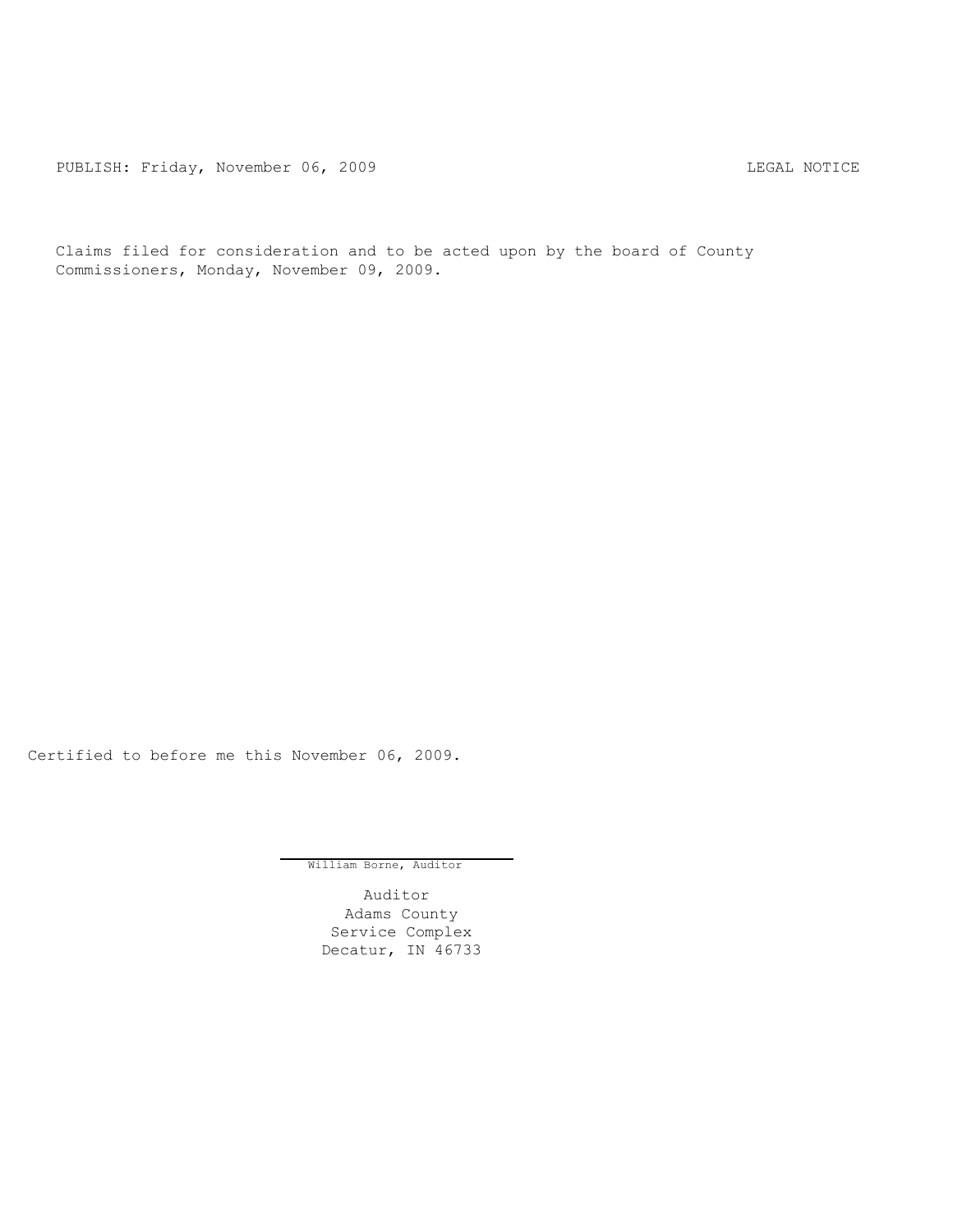

## **Claims Docket for Newspaper Adams County, Indiana**

## For Period: **9/22/2009** to **10/16/2009**

*313 W. Jefferson St. Decatur, IN 46733 (219) 724-2600*

## Date Claims to be Paid: **11/9/2009**

| <b>Vendor</b>                | Amount    | <b>Vendor</b>                   | <b>Amount</b> |
|------------------------------|-----------|---------------------------------|---------------|
| Adams County Auto Supply     | 524.15    | Adams Memorial Hospital         | 34,780.90     |
| Adams County Solid Waste     | 5.89      | <b>Adams County Treasurer</b>   | 55,600.94     |
| American Criminal Justice    | 103.00    | Indiana Michigan Power          | 10,948.50     |
| American Planning Associa    | 233.00    | American Wire Rope & Slin       | 4,811.32      |
| Appraisal Research Corpor    | 6,225.00  | Arnold Lumber Company           | 591.51        |
| Baker And Sons Plumbing &    | 241.57    | Barney's Auto Electric Se       | 83.19         |
| Berne Ready Mix              | 74.50     | Berne Tri-Weekly News           | 772.33        |
| Hoosier Blue Flame           | 109.00    | Bowers, Charles                 | 2,302.92      |
| Chet's Pest Control          | 120.00    | Cintas Location #338            | 92.12         |
| City Of Decatur              | 1,240.45  | Decatur True Value              | 4.02          |
| Complete Printing Service    | 2,590.15  | Computer Systems, Inc.          | 5,000.00      |
| Courtesy Ford, Inc.          | 420.42    | Craigville Telephone Comp       | 119.60        |
| Decatur Daily Democrat       | 262.22    | Decatur Tire Center             | 575.36        |
| Kiess, Duane A.              | 50.00     | Emergency Radio Service         | 1,073.00      |
| Gordon Food Service          | 10,409.26 | Graber Insurance, Inc.          | 100.00        |
| Drake, Gregory L.            | 60.00     | Grimm's Auto                    | 125.20        |
| Hall Signs                   | 930.00    | Hilty Engine Service            | 90.01         |
| Innovative Concepts          | 5,922.34  | J & K Communications            | 7,478.25      |
| Heimann, James               | 113.50    | K-Mart                          | 255.25        |
| Kiess Electric               | 509.36    | L & S Distributing              | 1,505.52      |
| Burry, Mark S                | 140.80    | Gresla, Mark S. Md              | 480.25        |
| Meshberger Brothers Stone    | 4,967.56  | Monroe Water Department         | 101.70        |
| Moser Motor Sales, Inc.      | 58.39     | Nipsco                          | 833.20        |
| Park Center, Inc.            | 32.50     | Miller, Patrick                 | 454.59        |
| Paul W. Reidenbach Equipm    | 261.66    | MacDonald Machinery Compa       | 22.07         |
| Portland Motor Parts, Inc.   | 7.90      | Bollenbacher, Rodney G.         | 50.00         |
| Smitley, Ronnie L.           | 50.00     | Roto-Rooter                     | 445.00        |
| Selking International        | 662.27    | Sherwin-Williams                | 299.61        |
| Siemens Industry, Inc.       | 2,612.33  | <b>Sign Experts</b>             | 732.00        |
| Baumann, Steve               | 100.00    | <b>Stone-Street Quarries</b>    | 189.26        |
| Print Shop                   | 4,230.46  | Sheets, Thomas Wade             | 960.00        |
| Three Rivers Barricade An    | 4,097.63  | Top Supply Company              | 108.12        |
| U.S. Postmaster              | 220.00    | Wal-Mart / GEMB                 | 246.49        |
| Welder Services, Inc.        | 44.40     | Wemhoff Land Surveying, I       | 475.00        |
| West Payment Center          | 1,028.00  | Witham Toxicology Laboratory    | 1,123.00      |
| D & D Auto Repair            | 1,755.14  | <b>CVS</b>                      | 87.25         |
| Burry, Herman, Miller, Brown | 324.00    | Swiss City Veterinary           | 470.00        |
| Ikon Office Solutions        | 5,881.44  | National Serv-All               | 104.81        |
| Wards The Sign It Shop       | 130.00    | Embarq                          | 8,885.81      |
| Schwartz Marathon            | 24.18     | Adams County Highway Department | 1,880.48      |
| <b>Bit Mat Products</b>      | 21,333.94 | Patrick Norton                  | 615.60        |
| CMC, LLC                     | 1,980.00  | Croy Machine & Fabricatio       | 414.23        |
| Judith E. Affolder           | 1,397.00  | Embarq                          | 4,233.89      |
| Tom Magnan                   | 15.99     | Purdue University               | 871.72        |
| Myers Furniture              | 3,382.00  | Larry L. Lautzenheiser          | 1,520.00      |
| Waste Management             | 177.95    | <b>B</b> Secure Alarm Systems   | 673.78        |
| Ray O'Herron Company         | 2,608.55  | International Assoc.Of El       | 102.00        |
| Village Green Cleaners       | 13.50     | Don Myers Plumbing              | 442.98        |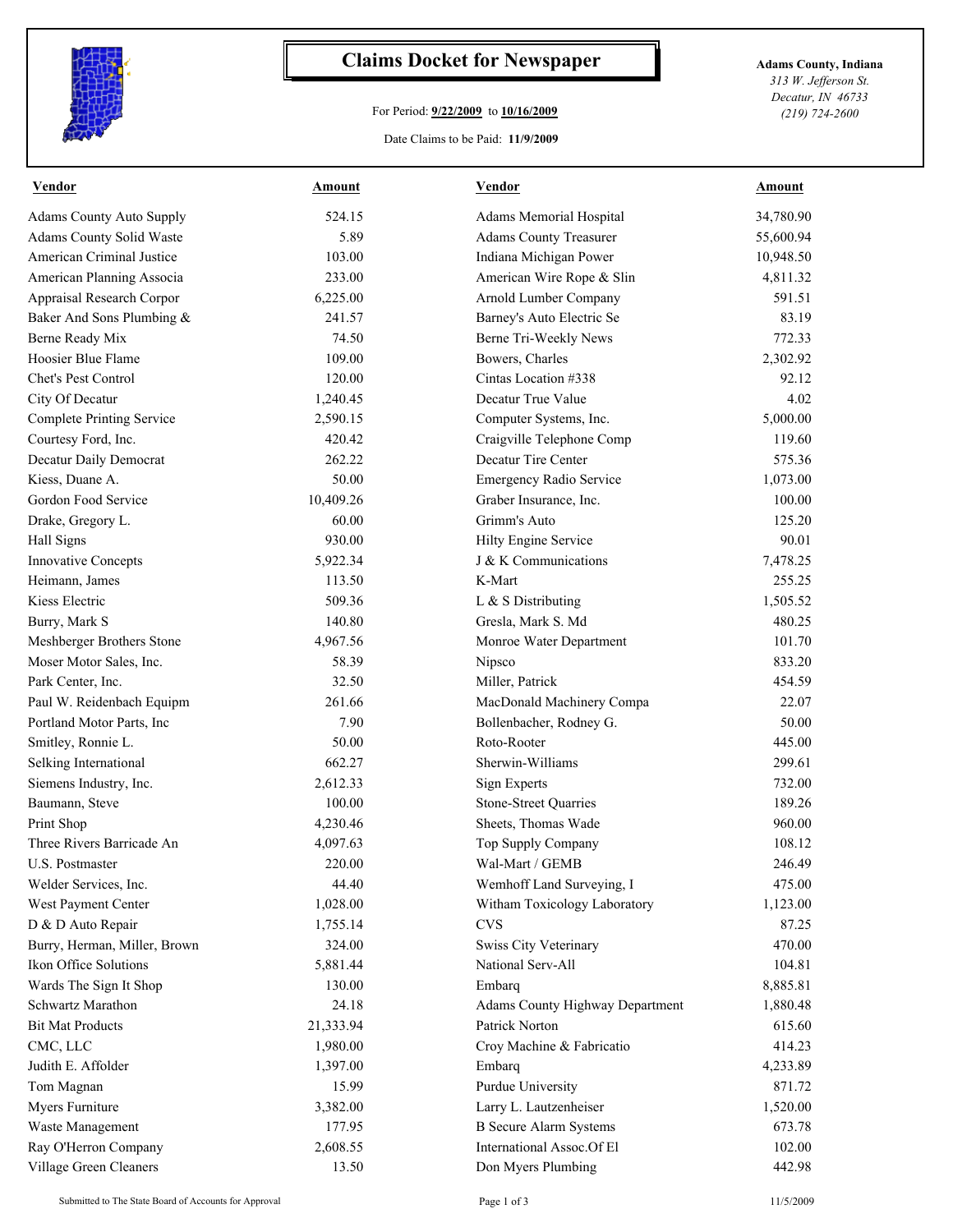| B & K Hydraulics                                | 517.90    | Indiana Council Of Juveni           | 195.00     |
|-------------------------------------------------|-----------|-------------------------------------|------------|
| Office Depot                                    | 221.45    | City Of Decatur Park Depa           | 3,483.33   |
| Jackson Oil & Solvents, I                       | 1,001.89  | Bob's Locksmith Shop                | 129.20     |
| RDJ Specialties, Inc.                           | 1,110.08  | Dr. Michael Ainsworth               | 200.00     |
| Softworks, Inc.                                 | 3,190.00  | Chad W. Sprunger                    | 1,253.53   |
| Zurcher Tire, Inc.                              | 196.75    | Shambaugh & Son, Inc.               | 6,987.60   |
| Angie Hall                                      | 11.44     | McIntire Heating                    | 285.00     |
| Tom Magnan/Special Needs                        | 235.71    | Matthew Bender                      | 110.46     |
| <b>Prentice Products</b>                        | 72.42     | Kristina Buckner                    | 22.88      |
| Indiana Dept. Of Workforc                       | 5,577.00  | Sherry Laboratories                 | 40.00      |
| <b>Charles Tooley</b>                           | 60.00     | Luann Rehm                          | 45.76      |
| Adams County Extension Office                   | 75.00     | Benicomp, Inc                       | 126,876.14 |
| Onlyinternet.Net Broadband & Wireless           | 3,300.00  | <b>Expert Transmission</b>          | 99.68      |
| Harvest Land Co-op                              | 24,815.68 | Wal-Mart                            | 316.67     |
| Adams County Truck Repair                       | 389.64    | Advanced Imaging Solutions, Inc.    | 335.61     |
| Laundry City Equipment                          | 195.00    | Missy Smitley                       | 285.98     |
| Richard D. Spady                                | 55.00     | <b>Brad Kohlhagen</b>               | 68.95      |
| Hasler, Inc.                                    | 195.00    | J. Marlene Ebert                    | 40.15      |
| Mary A. Kitson                                  | 281.70    | Rydin Decal                         | 132.54     |
| <b>Fastenal Company</b>                         | 181.29    | Adams County Sheriff                | 42.00      |
| Harvest Land Co-op                              | 69.20     | VoMac Trucks Sales & Service        | 220.72     |
| Michael G. Werling                              | 457.50    | Channing Bete                       | 928.50     |
| William Thomas                                  | 66.44     | Connie Ellenberger                  | 19.36      |
| Troyer's                                        | 5,690.56  | American Express                    | 640.36     |
| Priority 1                                      | 527.70    | William Kruse                       | 1,458.04   |
| <b>Advanced Painting</b>                        | 640.00    | <b>ESRI</b>                         | 221.01     |
| Law Enforcement Systems, Inc.                   | 423.00    | Grainger                            | 28.71      |
|                                                 | 26.64     | <b>Ultramax</b>                     | 1,108.00   |
| Larry Weaver<br>Bi-County Services, Inc         | 3,276.00  | Hansen Fitness                      | 1,118.00   |
| Kevin Burkhalter                                | 50.00     | Deb Stevens                         | 356.25     |
|                                                 |           |                                     |            |
| Alpine Falls, Inc.                              | 68.39     | William Borne                       | 1,183.63   |
| Mark Mitchel / Petty Cash<br>Deborah A. Schantz | 25.41     | Indiana Public Defender Council     | 180.00     |
|                                                 | 550.50    | Jeter Systems Corporation           | 200.17     |
| Ricky A. Goldner                                | 20.00     | Verizon Wireless                    | 374.41     |
| Strahm Division of SGI                          | 8,697.60  | Stationair's Express                | 1,844.41   |
| Landon Patterson                                | 106.48    | Hitchcock Concrete, Inc.            | 12,093.18  |
| Matrix Integration                              | 3,214.00  | Moore Medical Corporation           | 939.17     |
| City of Fort Wayne                              | 2,175.00  | Ian M. Gilbert                      | 851.56     |
| Schwartz Blacksmith, LLC                        | 25.60     | Personal Touch Specialities & Gifts | 457.74     |
| Chad Kukelhan                                   | 529.00    | <b>Triangle Design</b>              | 9,300.00   |
| <b>Stumps</b>                                   | 174.52    | Cintas Location #G64                | 883.71     |
| John August                                     | 390.36    | Marco Developments, LLC             | 3,150.00   |
| Farm Plan                                       | 280.18    | LBH Chemical & Industrial           | 318.02     |
| Fort Wayne Medical Laboratory                   | 84.00     | Mediacom                            | 139.95     |
| Robert E. Rhoades                               | 50.00     | Gayla Reinhart                      | 88.48      |
| Carrie Freeman                                  | 61.33     | Richard F. Thompson                 | 74.80      |
| Donna E. Barger                                 | 60.00     | <b>IKON Office Solutions</b>        | 2,344.04   |
| Employers Security Ins. Co.                     | 8,351.56  | Decatur Ace Hardware                | 431.47     |
| Verizon North                                   | 155.48    | Primco, Inc.                        | 53,585.19  |
| <b>Creative Product Sourcing</b>                | 227.87    | First Response                      | 259.61     |
| O'Reilly Auto Parts                             | 213.82    | Phil Eicher                         | 100.00     |
| <b>Rural King</b>                               | 274.95    | <b>Embarq Communications</b>        | 271.48     |
| Global Gov't/Ed                                 | 229.95    | Brenda Alexander                    | 66.69      |
| Purdue CES Education Fund                       | 172.81    | Scott Marbach                       | 29.04      |
| Anna Steiner                                    | 50.00     | Paperless Business Solutions, LLC   | 250.00     |
| Tom Magnan-Cans for CoPays                      | 26.12     | Amy Johnson                         | 49.99      |
| <b>Central Customer Charges</b>                 | 1,162.96  | Jodi Hirschy                        | 47.96      |